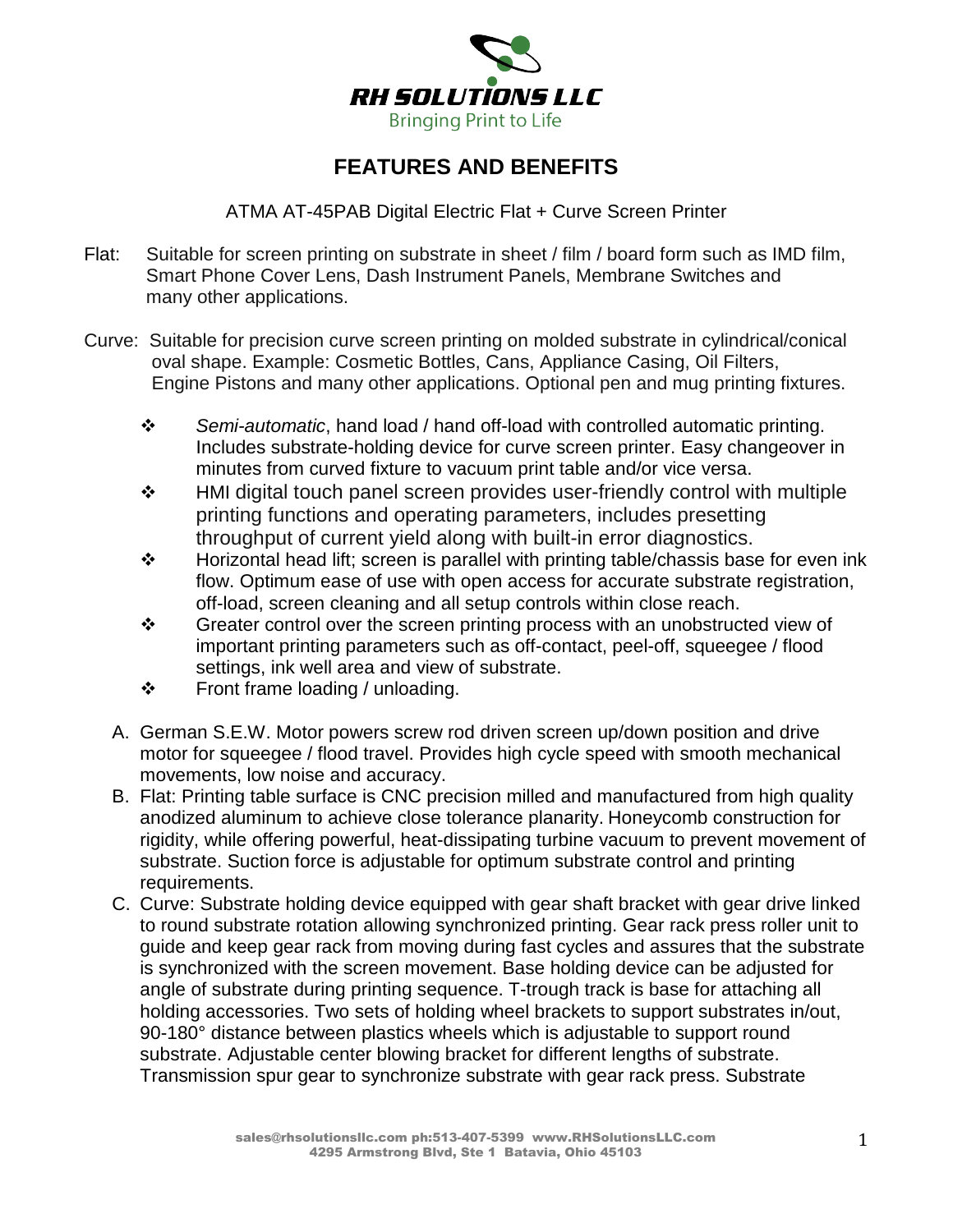

holding wheel to hold substrate during print cycle while rotating. Shaft for driving substrate and mold for rotation. Air blowing vent into bottle for rigidity during printing or can be fitted with front mold for rigid round substrate. Includes cylinder for in/out ventilation allows automatic push into position for loading and unloading of substrate.

- D. Travel of squeegee / flood on guided precision sealed linear motion bearings, reinforced tooth belt, timing belt wheel for high rigidity and ultra-smooth high print speed transport cycles without backlash. This ultra-smooth gliding of the squeegee / flood assembly enables step-less speed change for higher production speed, smooth operation, consistent / uniform printing deposit control, less maintenance and fast operation.
- E. Squeegee / flood high-park capability facilitates faster setup and changeover.
- F. Patented mechanical print head lift guided on precision sealed linear motion bearings allows stable, vibration-free movement in up/down positions.
- G. Includes pneumatic squeegee / flood pressure equalizer control system. Fully automatic and regulated by a constant pressure control system equalized with pivot point balance for angled substrate along with snowplow skew feature for irregular print surfaces.
- H. Squeegee and flood parameter settings for speed, pressure, and stroke travel distance is independently controlled by single action from the touch panel screen.
- I. Print table X / Y movements via precision scaled micrometer control(s) for fine registration. Play-free registration without backlash.
- J. Touch screen control of off-contact height between substrate and screen. Numerical value can be set up to accommodate substrate thickness  $0 - 50$  mm  $(0 - 2<sup>n</sup>)$ .
- K. Choice of six print functions from touch screen: flooding before the print stroke, flooding after the print stroke, higher cycle speed-flood while screen lifts to full up position (right original point) for both flat and curve printing. Flat printing includes double squeegee printing mode with use of two squeegees mounted allowing printing in both directions and screen lift up to print position, twice printing mode (flood while screen lowers and the last flood when screen is in up position) and double squeegee mode with use of two squeegees to perform left print direction while right squeegee is idle and right print direction while left squeegee is idle. Curve printing has 3 auto print modes: flood coating after print stroke, flooding before print stroke, and higher cycle speed-flood while screen lifts to full up position (left original point). Includes no flood setting and print head lift for ease of sq / fl load and unload without removing for fast setup.
- L. Touch screen input of printing standby height 50-350mm. This is the distance that the screen lifts up after the squeegee and flood sequence. Numeric value can be preset to stop the screen in a lower position for increase cycle speed.
- M. Squeegee / flood assembly is synchronized and changeover is pneumatically operated for smoother transition. Adjustable height controls, angle settings 0-30°, leveling and skew feature. Provides uniform ink deposits across the entire print area.
- N. Touch screen input variable and independent for print and flood stroke speed and length setting to image size. Flat numerical input of right print stroke start point 0- 140mm and left stop point 180-330mm. Curve numerical input of right print stroke start point 0-240mm and left stop 280-530mm. Setting for letting upward first position before the end of print stroke 0-50mm.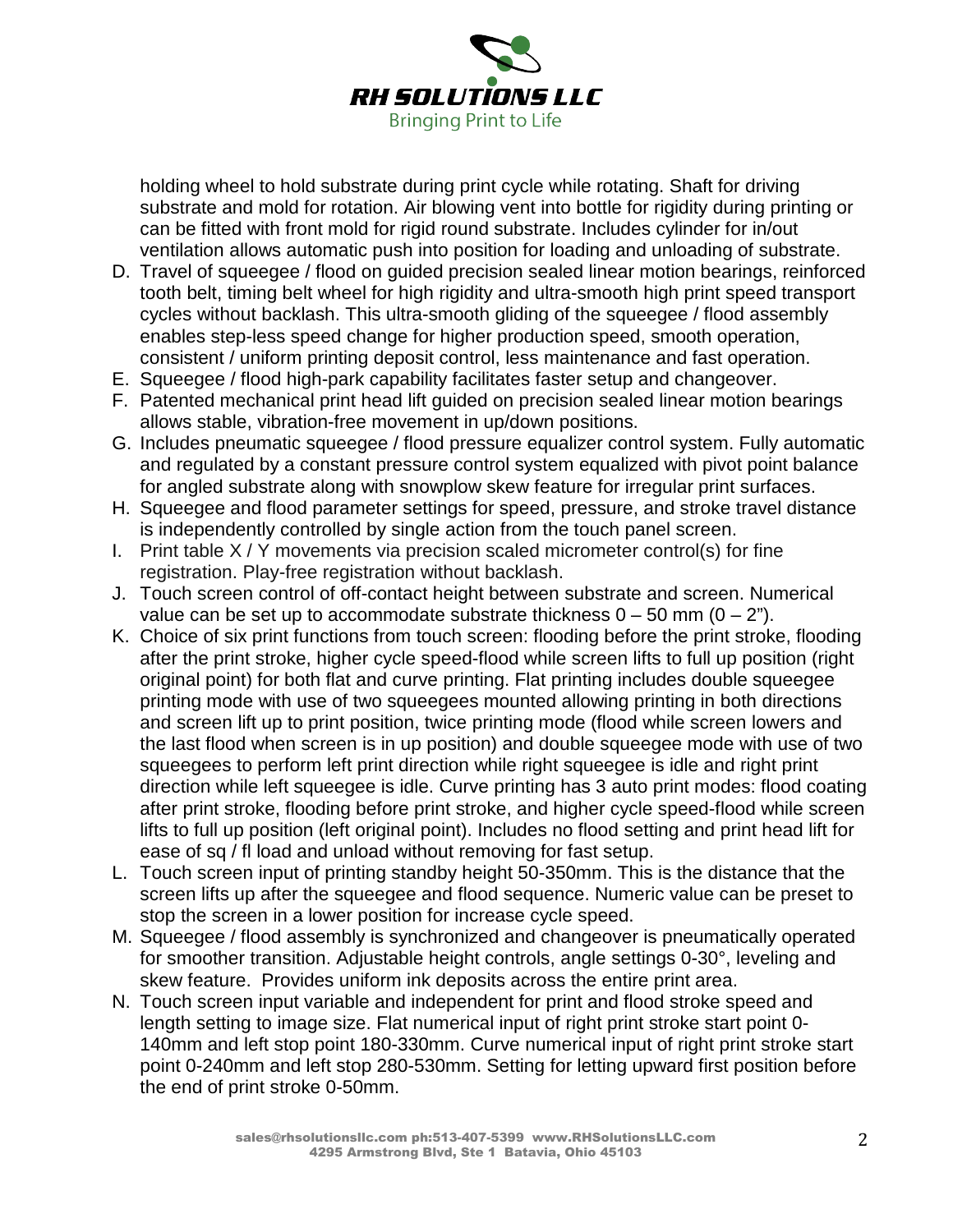

- O. Print operating cycles: Manual setting for set up procedure, setting for foot pedal control in single cycle and automatic control with dwell timer range of time selectable for substrate loading, auto-print and off-loading.
- P. Productivity preset in numerical values for throughput can be changed anytime. Enter production quantity according to run length and during the run screen will indicate current yield until preset number of prints are achieved.
- Q. Frame loading and unloading from the front of the machine to facilitate fast setup and changeovers.
- R. Control system for compressed air supply is an oil free FRL unit to prevent oil mist pollution, applicable in clean room environment. Less air consumption, ½ HP air compressor is enough.
- S. Emergency press plate positioned in front of print table in case substrate alignment is not in the correct position. Operator can press the plate and printing head slowly lifts up to the full upright home position allowing operator the chance to register correctly final substrate alignment. (Flat mode only). Reduces spoilage and yields more printed product.
- T. Front safety bar location on the print head, compliant with OSHA safety regulations.
- U. Includes 5 squeegee holders and 5 flood coaters, sq. / fl clamps, squeegee rubber for flat + curved, pedal switch control, toolbox, tools and door key.

## Options;

Curved

- 1. Oval holding device.
- 2. Auto-registration device.
- 3. Custom-made substrate tooling available. Submit drawing(s) to: sales@rhsolutionsllc.com

## Flat

- 1. Registration pins.
- 2. Anti-static equipment.
- 3. Dripless squeegee system.

To see RH SOLUTIONS extensive range of high quality screenprinting machines and auxiliary equipment, be sure to check out our website: [www.rh-solutionsllc.com](http://www.rh-solutionsllc.com/)

RH SOLUTIONS specializes in ATMA / SPS screenprinting machinery covering seven industry sectors classified as: Industrial, graphic, glass, printed circuits, opto-electronic, bio-medical, green energy and auxiliary. ATMA produces the finest machinery specifically for closetolerance and high precision requirements using only the highest quality components and materials available.